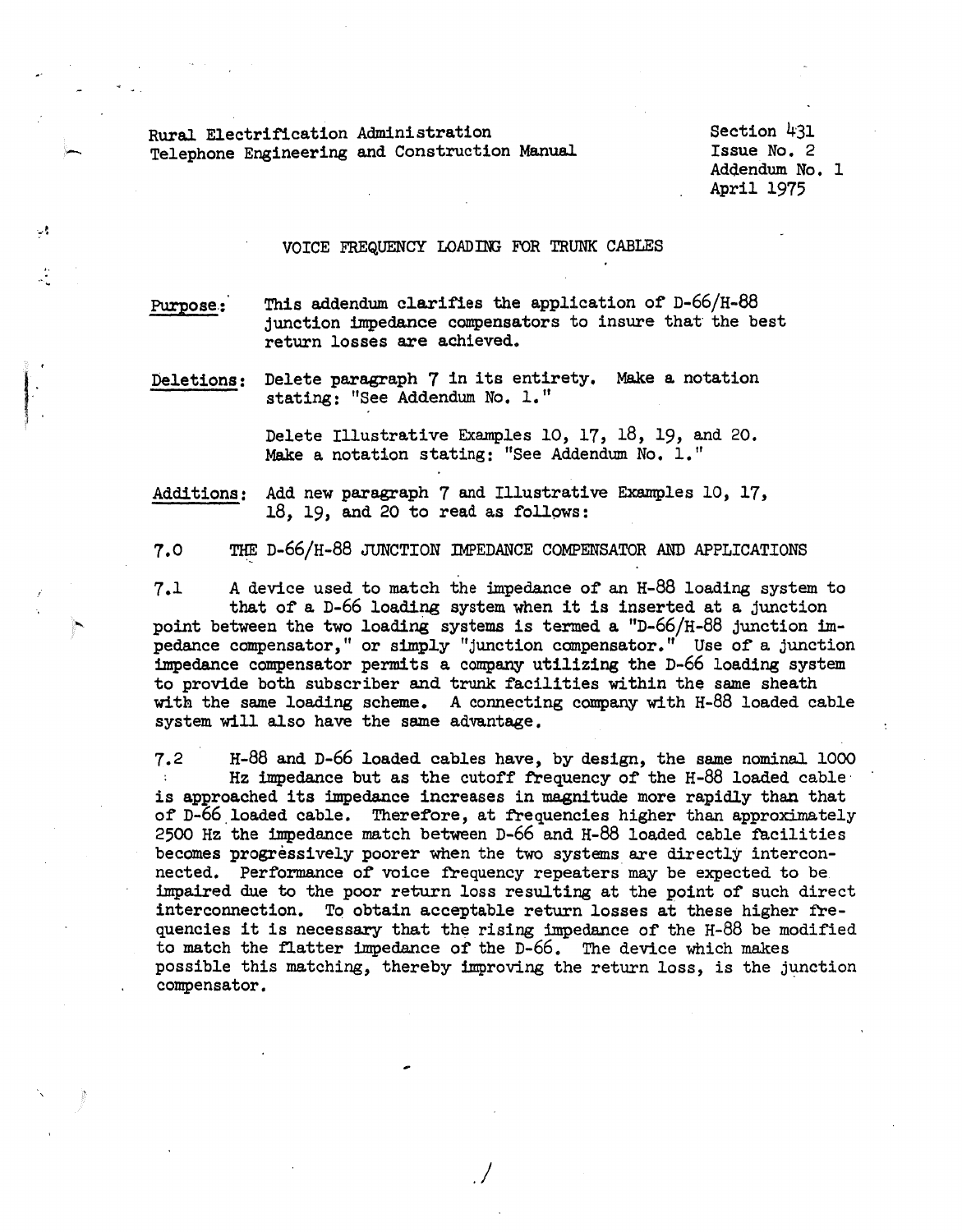7.3 *A* junction impedance compensator consists of a loading coil with a capacitor in parallel with each winding of the loading coil. Depending on cable length to the next loading coil location, there may be one or two build out capacitors in shunt with the tip and ring conductors of the cable pair. The shunt capacitors build out the D-66 and H-88 natural cable end sections respectively to 0.8. This results in a 3600' effective end section for the D-66 and 4800' for the H-88 loading system. The characteristic impedances of both D-66 and H-88. loaded cables at 0.8 end sections have nearly constant and approximately equal resistive components and negative reactive components non-linear with frequency. The objective is to annul the non-linear negative reactances. Since the positive linear reactance of a simple loading coil in the compensator is not sufficient to cancel the total of the negative reactances the series capacitors are added. Addition of these capacitors helps in reducing this reactance disparity and the impedances of the D-66 and H-88 loaded systems become better matched.

7,4 Component make-up of the D-66 and H-88 junction impedance compensator is shown in Figure 1. It should be noted that the loading coil and series capacitors (capacitors  $C_3$  and  $C_4$  in Figure 1) have different values for 19 and 22 gauge cables. The shunt or building out capacitors, however, (capacitors  $C_1$  and  $C_2$  in Figure 1) are the same for either 19 or 22 gauge, since their value depends solely on the cable length at the end section.

7.41 Impedance compensators designed for 22 gauge cable may be used with  $24$  gauge cable. While not of optimum design for this application, resulting circuit performance will meet REA return loss objectives. <sup>~</sup>

7.42 Where mixed gauges such as 19 and 22 gauge are used at the junction point, the configuration of the junction compensator should be computed for the gauge having the greater 1000 Hz loss,

7.5 Application of the D-66/H-88 junction impedance compensator requires careful design to insure full utilization of its capabilities. Where the distance from the junction between the  $D-66$  and  $H-88$ loaded facilities and the central office is less than 18 kilofeet with a cable used only for trunks, consideration should be given to extending the H-88 loading scheme to the office, A good terminal impedance cannot be achieved with less than 18 kilofeet of cable. Consideration may also be given to extension of the H-88 loading scheme to the office with junction to office distances exceeding 18 kilofeet when such construction proves most economical. Return losses are better (higher) when the end sections of both facilities at the junction are longer thao when they are short. Following are basic design rules which should be adhered to so as to obtain impedance matching of maximum efficiency.

7.51 Combined end sections (length of actual junction cable) of the two facilities (D-66 and H-88) should be not less than 3901 feet or more than 8400 feet.

2

 $\sqrt{2}$ 

\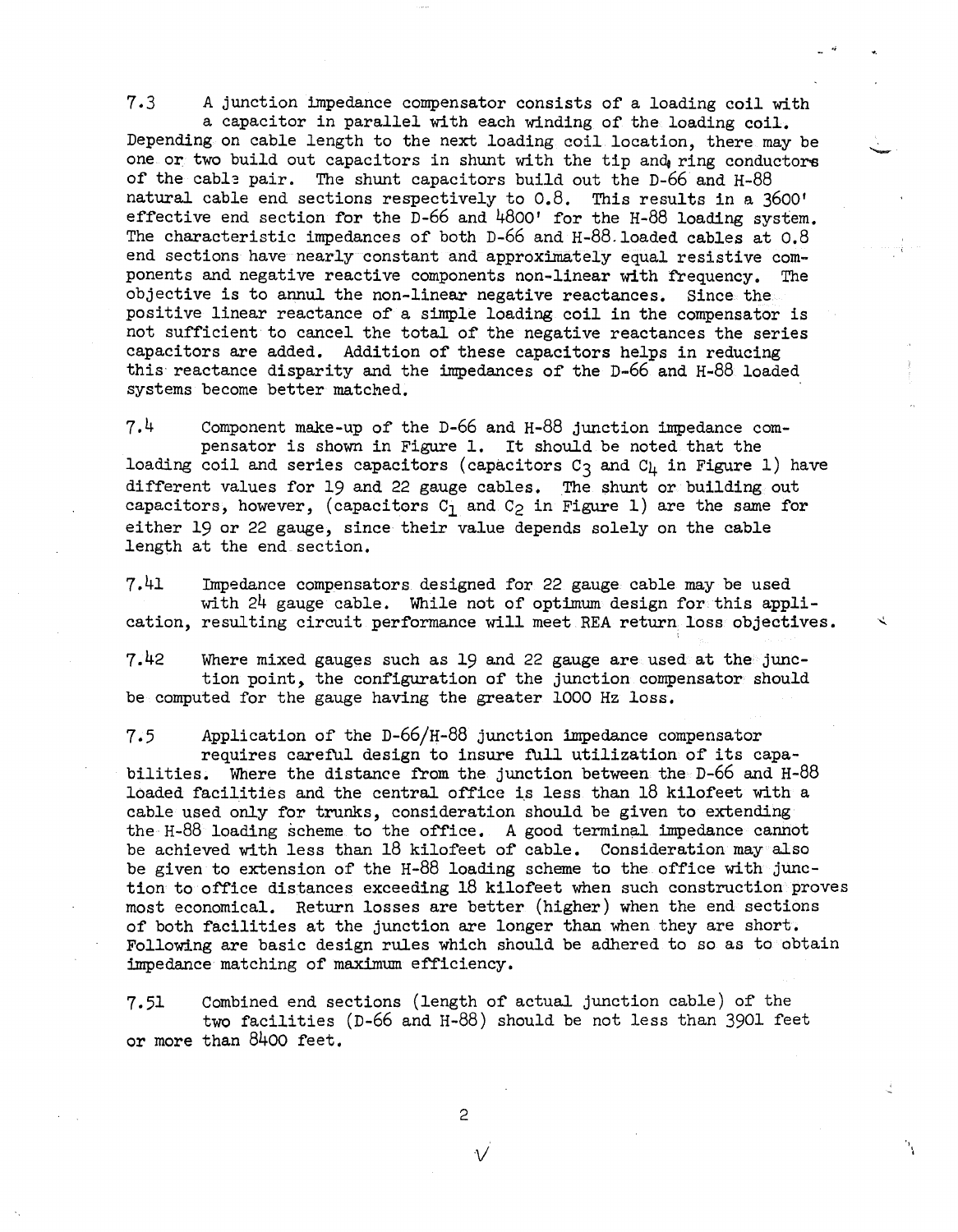7.511 When the length of actual junction cable between the last D-66 and H-88 loading coils is less than 3901 feet, omit the last D-66 loading point and design to the new length.

7.512 Should the combined end section length be more than 8400 feet, add a D-66 loading point and complete the design to the new length.

7.513 Where length of actual junction cable between the last D-66 and H-88 loading points is 54oo to 8400 feet, locate the compensator 3600 feet of actual cable from the D-66 loading point *(0.8* section) with  $C_1 = 0$ . Set  $C_2$  equal to 0.083 (4800-feet of remaining junction cable)/ 5280.

7.514 For actual junction cable lengths of 3901 to 5399 feet between the last D-66 and H-88 loading points, locate the compensator X feet of actual cable from the D-66 loading coil, where X equals actual junction cable/2.33. Set  $C_1$  equal to 0.083 (3600 - X)/5280. Set  $C_2$ equal to  $0.083$  (4800 - (total length of actual junction cable/1.75))/ 5280.

7.515 Illustrative examples pertaining to the application of the junction impedance compensator for various D-66 and H-88 natural end sections are shown in examples 17 to 20. It should be noted that there is no requirement to place the junction compensator at the precise point where the D-66 and H-88 loaded cables meet (boundary). From the transmission standpoint, the junction compensator should be physically located at the point determined by the design rules above. Shunt capacitors are not required when total footage of actual junction cable is 8400 feet.

, I  $\check{a}$ 

 $\mathbf{r}$ 

 $\ddot{\chi}$ 

7.5151 Example 17 illustrates a cable layout in which the length of actual. junction cable is almost exactly 8400 feet. The best solution is to locate the junction impedance compensator at the point where no capacitor build out is required. This can be determined by locating the compensator X feet from the last H-88 loading point where X equals actual junction cable length/1.75.

7.5152 Another cable layout is shown in Example 18 with 5800 feet of junction cable. The application rule cited in Paragraph 7.513 applies to this example. The compensator should be placed 3600 feet (0.8 section) from the last D-66 loading coil.  $C_1$  will equal 0 and  $C_2$ will be for  $4800 - 2200 = 2600$  feet. In this example the compensator should be placed on the  $H-\delta\delta$  side of the cable junction at the boundary to achieve maximum return loss.

7.5153 Example 19 shows an example with 5110. feet of actual junction cable. The application rule cited in Paragraph  $7.514$  applies. Compensator should be located X feet of actual cable from the D-66 loading point where X equals  $5110/2.33 = 2190$  feet. Distance from compensator to the H-88 loading point will be 5110 - 2190 feet = 2920 feet.  $C_1$  and  $C_2$  can then be computed as shown in the example.

3

 $\overline{\phantom{a}}$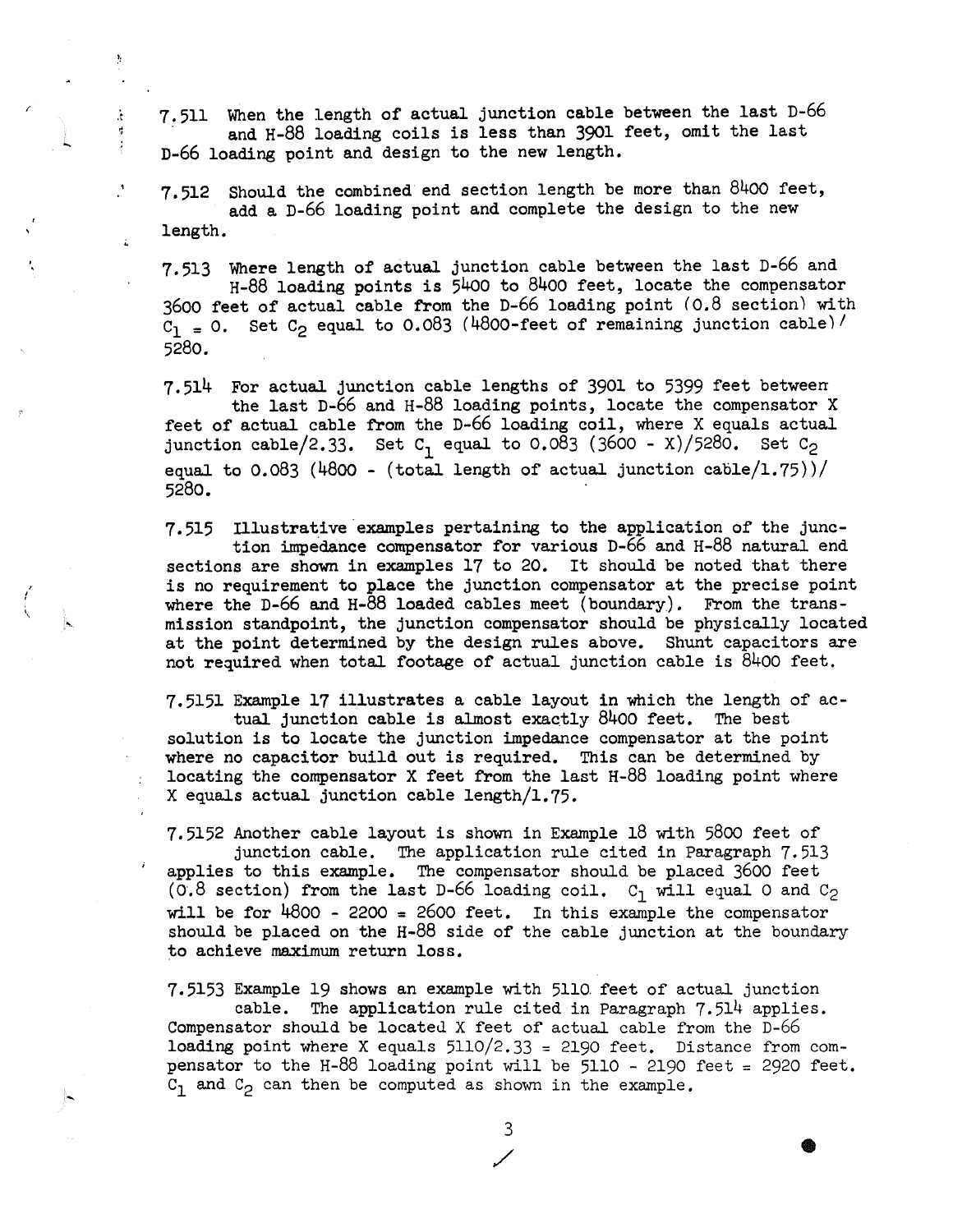7.5154 Example20shows two possible solutions for a cable layout with

10,100 feet of actual junction cable. Since 10,100 feet *or* cable exceeds the 8400 foot maximum in Paragraph 7.512, a loading coil should be added to the cable. Solution B shows a 66 mH coil and solution C a 88 mH coil added. The best solution is B since with solution C there is less actual cable at the junction and two capacitor build outs are required. Solution B sets  $C_1 = 0$  and  $C_2$  for 4800 - 2000 = 2800 feet.

7.6 Junction compensators should be installed on both repeatered and non-repeatered plant. When ordering the compensator a sufficient number of compensator units should be specified for spares as part of the normal circuit requirements.

7.7 The D-66/H-88 junction impedance compensators and all application examples shown herein require the use of exchange type cables (0.083 uF/mi.) for both the connecting company and the REA borrowers portion. It is the exchange type cable which makes interconnection of n-66 and H-88 loaded cables possible and further, for the reason discussed in Paragraph 7.3, requires the use of the junction impedance compensator. Where the connecting company provides 19 gauge H-88 loaded cable facilities using low capacitance cable, it is not possible for the REA borrower to use D-66 loading for connecting to it. In this situation the REA borrower portion must consist of D-88 loading. This special case is discussed in Paragraph 8.

7.8 To insure proper voice frequency repeater performance, it is imperative that the following steps be taken during the engineering, construction, and installation of the junction compensator.

7.81 Compute the building out capacitors required (capacitors  $C_1$  and  $C_2$  in the compensator) only when the lengths of the natural D-66 and H-88 end sections at the junction are firmly known. Changes, if any, in the end sections due to re-staking, relocation, or other factors which entail a change in shunt capacitors  $C_1$  and  $C_2$ , should be reflected in the actual capacitor values of the junction compensator procured.

7,82 Ascertain that the junction impedance compensator assembly is spliced correctly, that is, the D-66 side of the unit is connected to the D-66 portion of the trunk and the H-88 side is connected to the H-88 portion of the trunk. A reversed compensator may adversely affect the performance of voice frequency repeaters operating over the circuit in question.

7.9 To assure proper compensator performance the units should be ordered in accordance with REA Specification PE-31, latest issue, which covers all pertinent transmission, protection, and physical characteristics. External protection for the compensator is not required.

4

特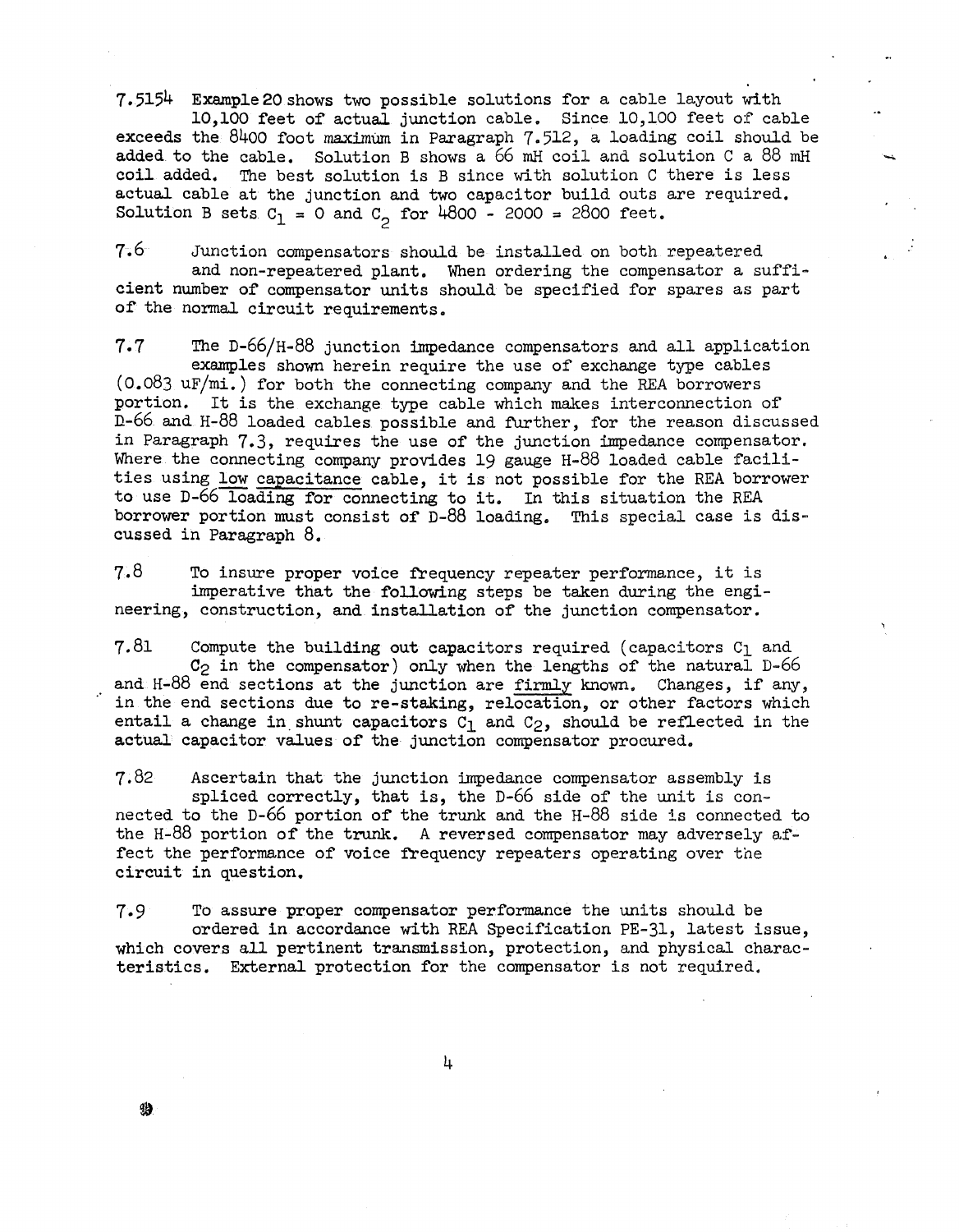## REA TE & CM-431

Illustrative Example 10 To show how to compute the attenuation of a loaded trunk cable similar to the one shown below at 1000 cps and 68°F.

Example 10a





Answer

Cable Attenuation + JC Loss  $(4.23 + 2.1) \times 0.15 + (23.78 + 29.64) \times 0.081 + 0.3$  $5.58$  db



$$
(14.67 \times 0.15) + (37.42 \times 0.081) + 0.3
$$
 5.53 db

Example 10c

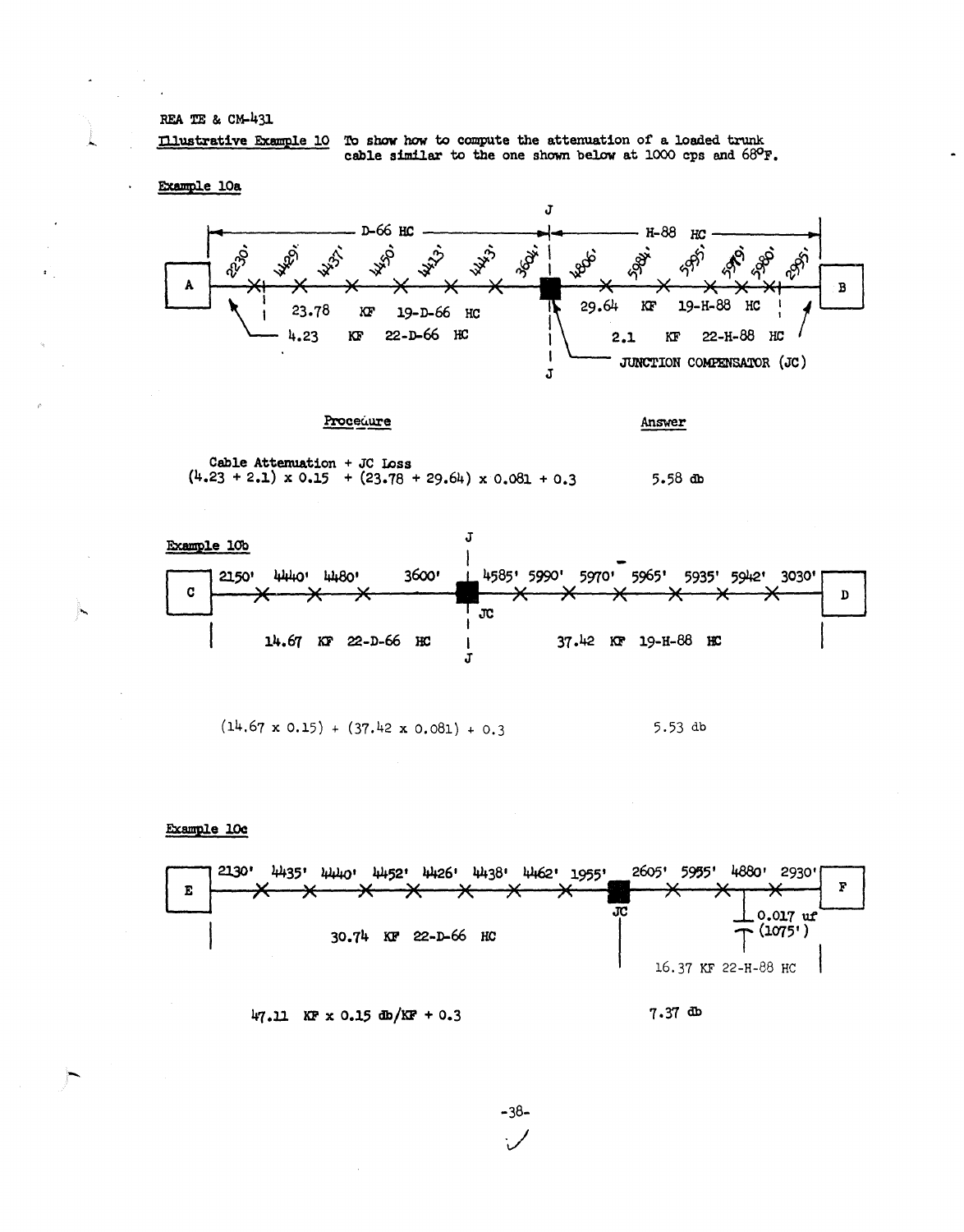毘 Ħ  $E + 40$  ?



- Notes: 1. In Examples 17 to 20, refer to Figure 1 for values of  $L_1$  or  $L_2$  of loading coil inductance and values of capacitance for  $C_3$  or  $C_{L_1}$  "series" capacitors in the compensator.<br>2. "T" and "R" designations
	-

 $\ell$  .

3. Office B is office of the connecting company.

 $-111 -$ 

 $f_{\infty}$ 

## **ILLUSTRATIVE EXAMPLE 17** APPLICATION OF THE JUNCTION COMPENSATOR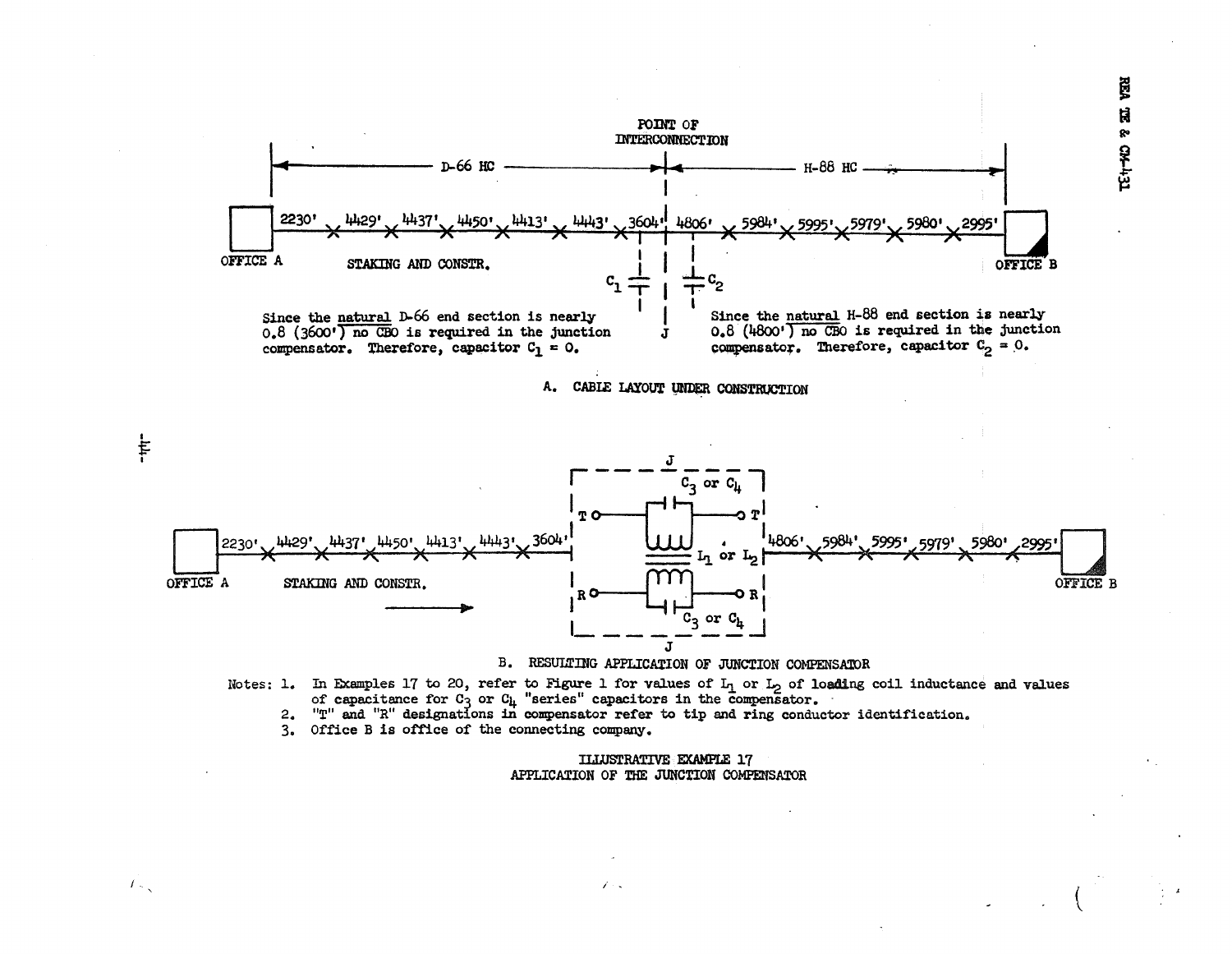

Ţ

 $\overline{\mathbf{X}}$ 

 $\sum_{i=1}^{n}$ 

**ILLUSTRATIVE EXAMPLE 18** 

APPLICATION OF THE JUNCTION COMPENSATOR

 $-45-$ 

 $\cdot$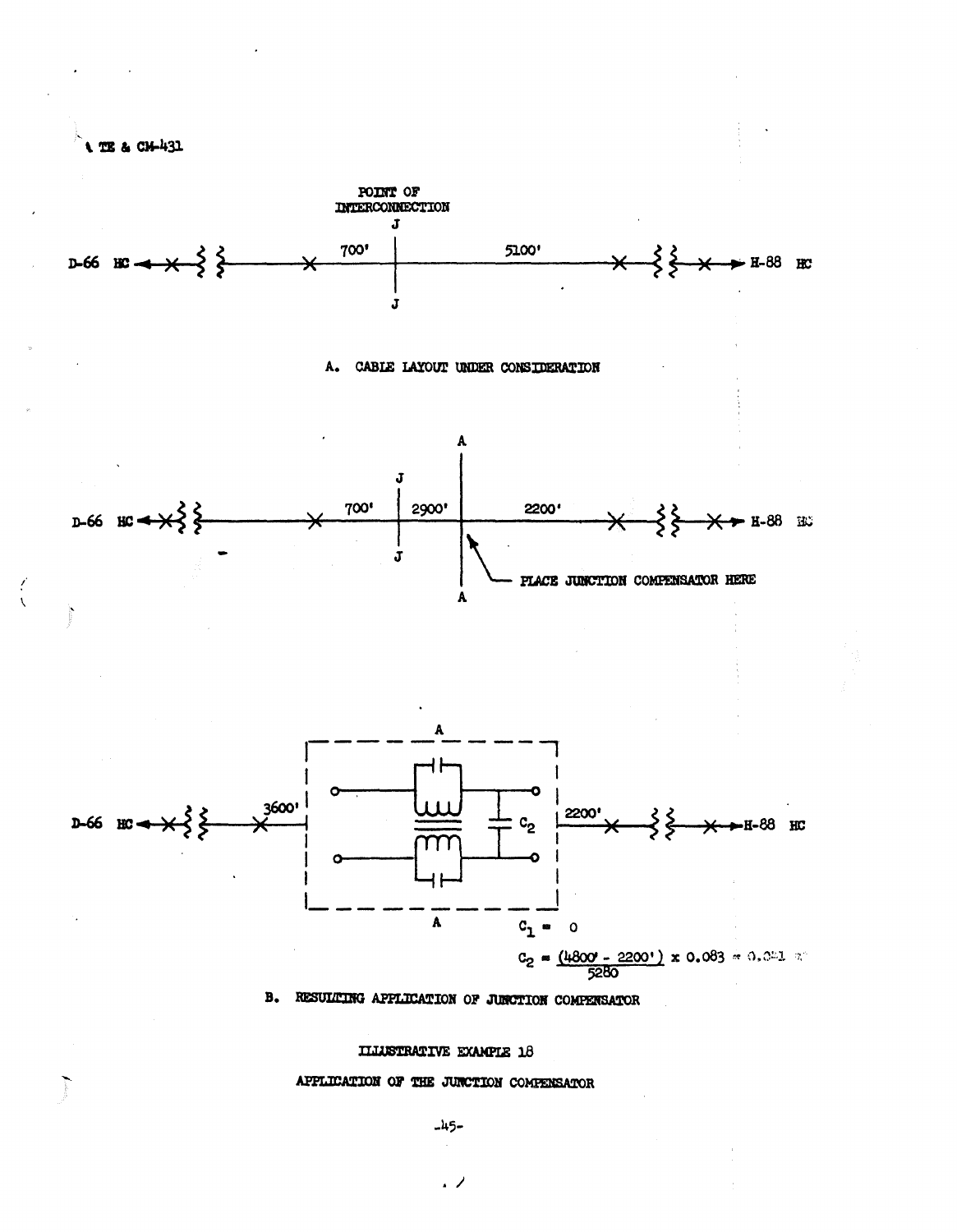





RESULTING APPLICATION OF JUNCTION COMPENSATOR **B.** 

> **ILIUSTRATIVE EXAMPLE 19** APPLICATION OF THE JUNCTION COMPENSATOR